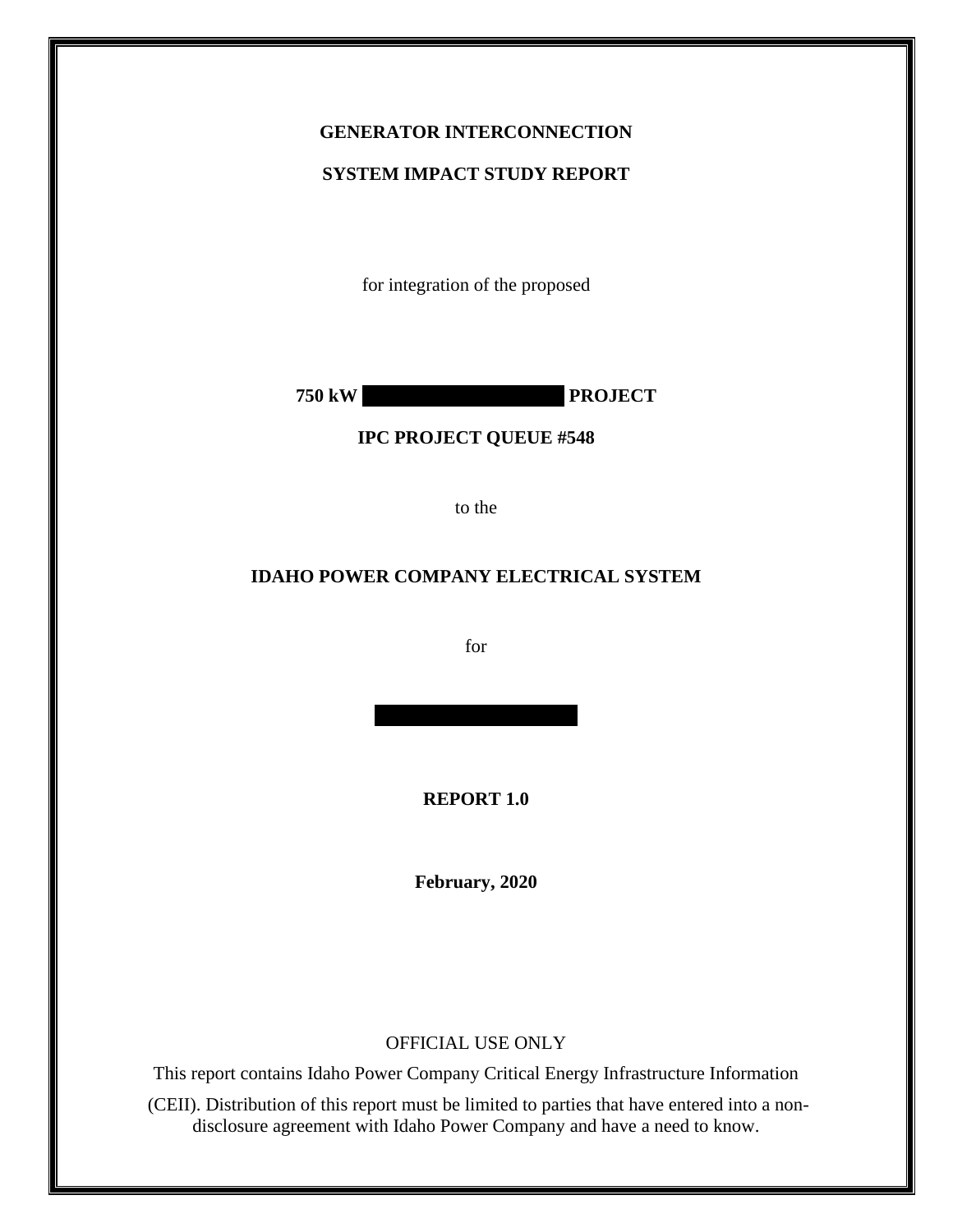# **Revision History**

| Date    | <b>Revision</b>   Initials |     | <b>Summary of Changes</b>       |
|---------|----------------------------|-----|---------------------------------|
| 2/26/20 |                            | DLJ | SIS GI $#548 -$ Original issue. |

Project

System Impact Study Report i

OFFICIAL USE ONLY

This report contains Idaho Power Company Critical Energy Infrastructure Information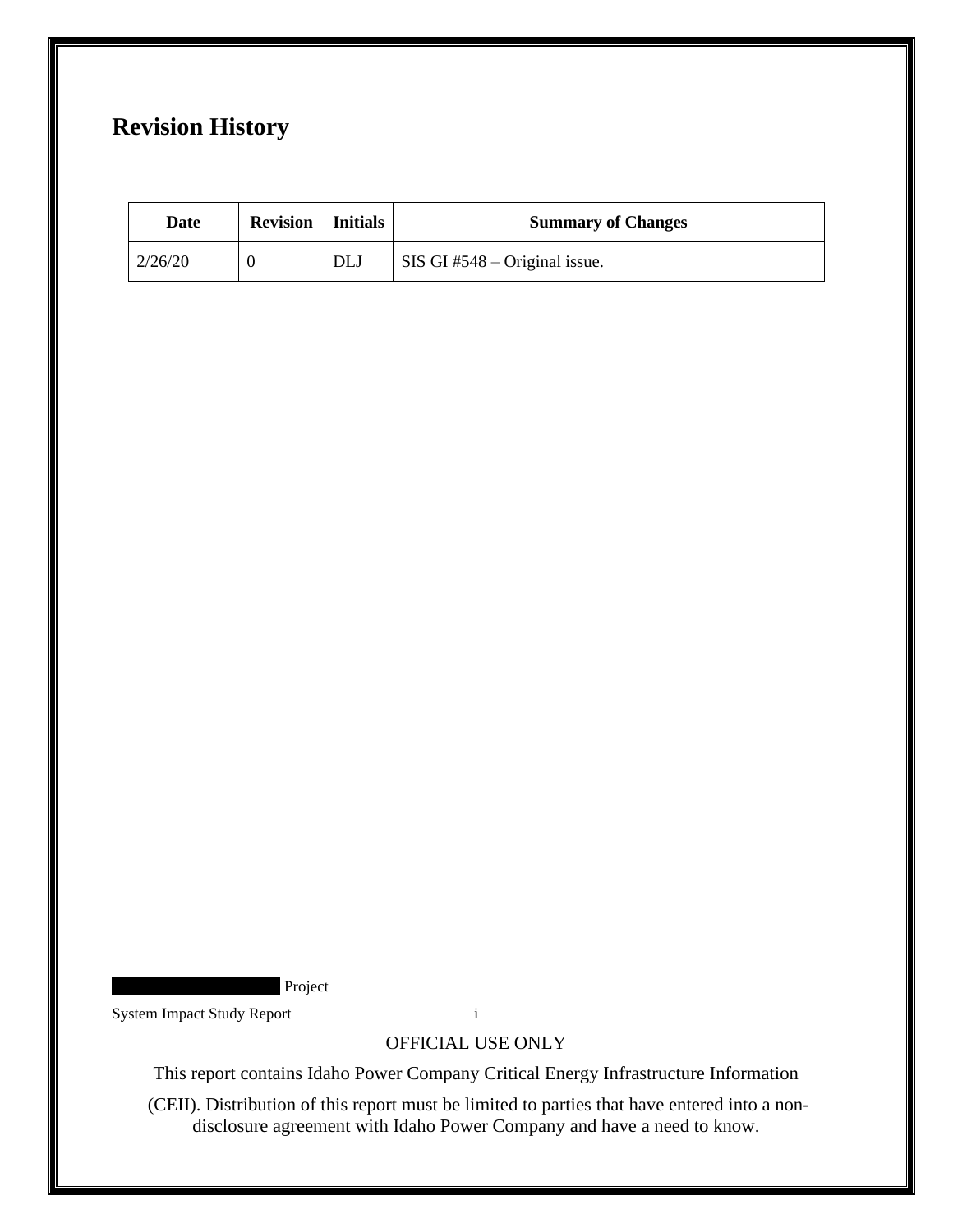# **Table of Contents**

| 1.0       |                                                                      |  |  |  |
|-----------|----------------------------------------------------------------------|--|--|--|
| 2.0       |                                                                      |  |  |  |
| 3.0       |                                                                      |  |  |  |
| 4.0       |                                                                      |  |  |  |
| 5.0       |                                                                      |  |  |  |
| 6.0       |                                                                      |  |  |  |
| 7.0       |                                                                      |  |  |  |
| 8.0       |                                                                      |  |  |  |
| 9.0       |                                                                      |  |  |  |
| 10.0      |                                                                      |  |  |  |
| 11.0      |                                                                      |  |  |  |
| 12.0      |                                                                      |  |  |  |
| 13.0      |                                                                      |  |  |  |
|           |                                                                      |  |  |  |
| $A-1.0$   |                                                                      |  |  |  |
| $A-2.0$   |                                                                      |  |  |  |
| $A - 3.0$ |                                                                      |  |  |  |
| $A-4.0$   |                                                                      |  |  |  |
| $A-5.0$   | WECC Coordinated Off-Nominal Frequency Load Shedding and Restoration |  |  |  |

Project

System Impact Study Report ii

# OFFICIAL USE ONLY

This report contains Idaho Power Company Critical Energy Infrastructure Information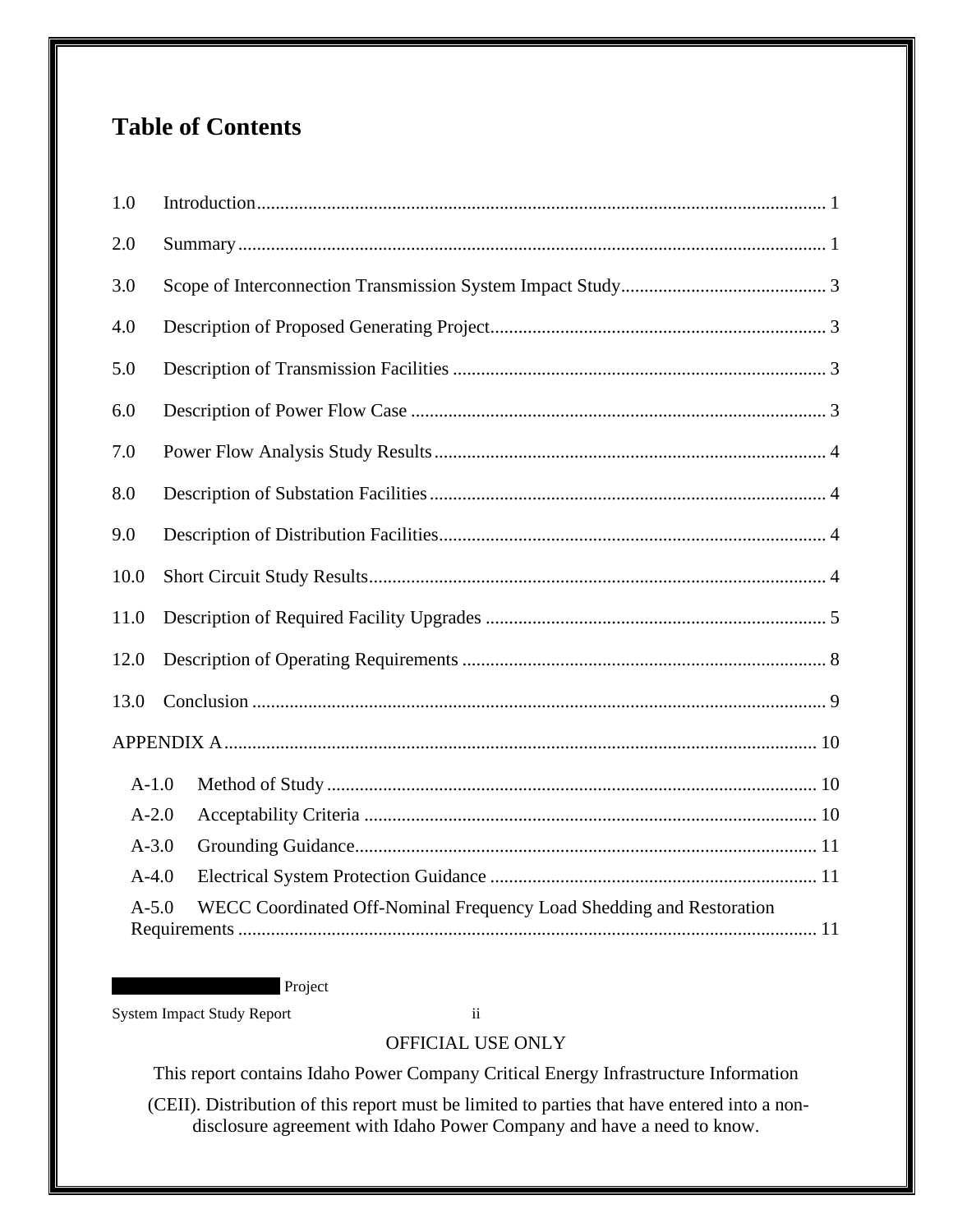|--|--|

Project

System Impact Study Report iii

OFFICIAL USE ONLY

This report contains Idaho Power Company Critical Energy Infrastructure Information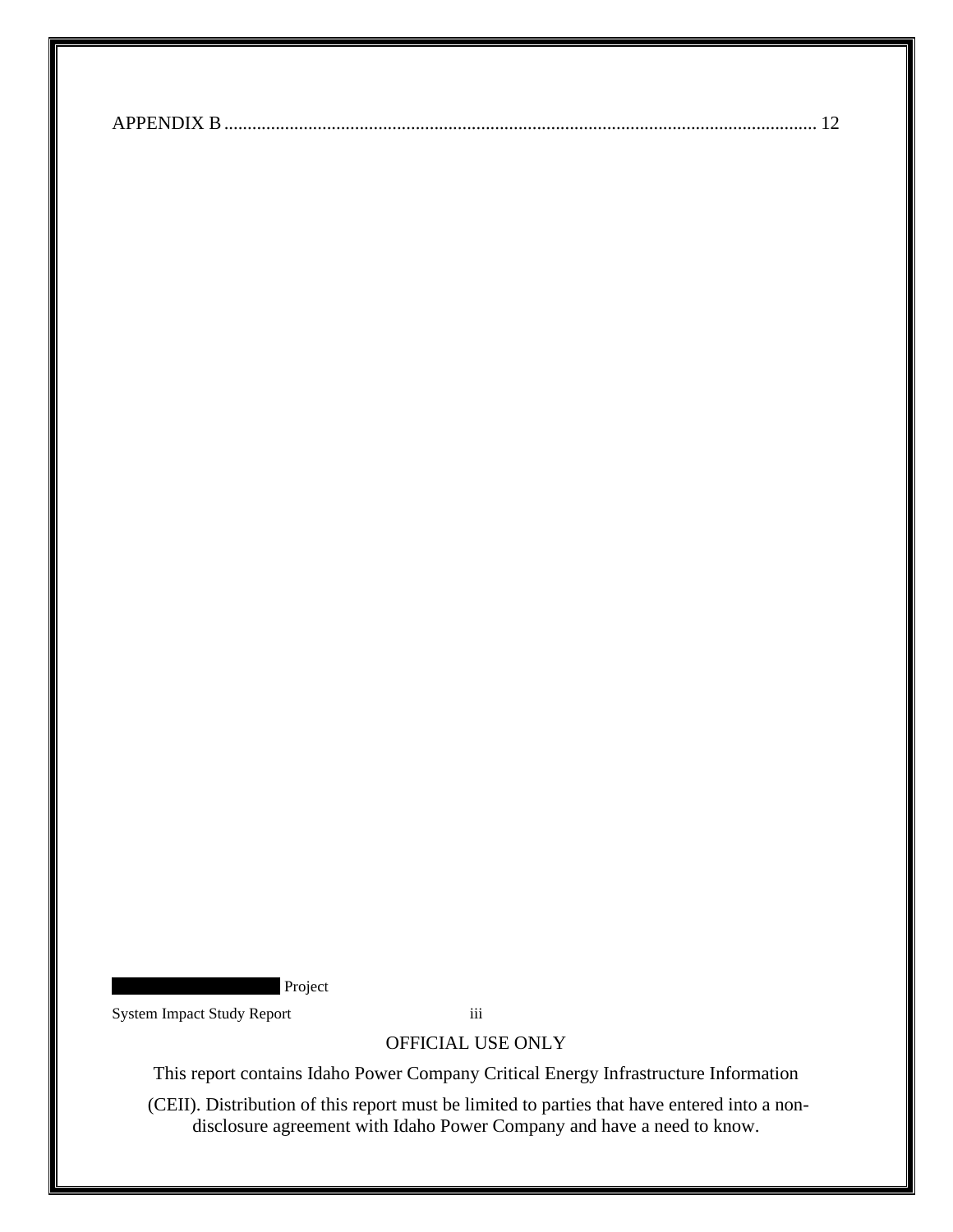# **List of Tables**

# **List of Figures**

| Figure 2:                  |  |
|----------------------------|--|
| Figure 3: Alternate POI of |  |

**Project** 

System Impact Study Report iv

OFFICIAL USE ONLY

This report contains Idaho Power Company Critical Energy Infrastructure Information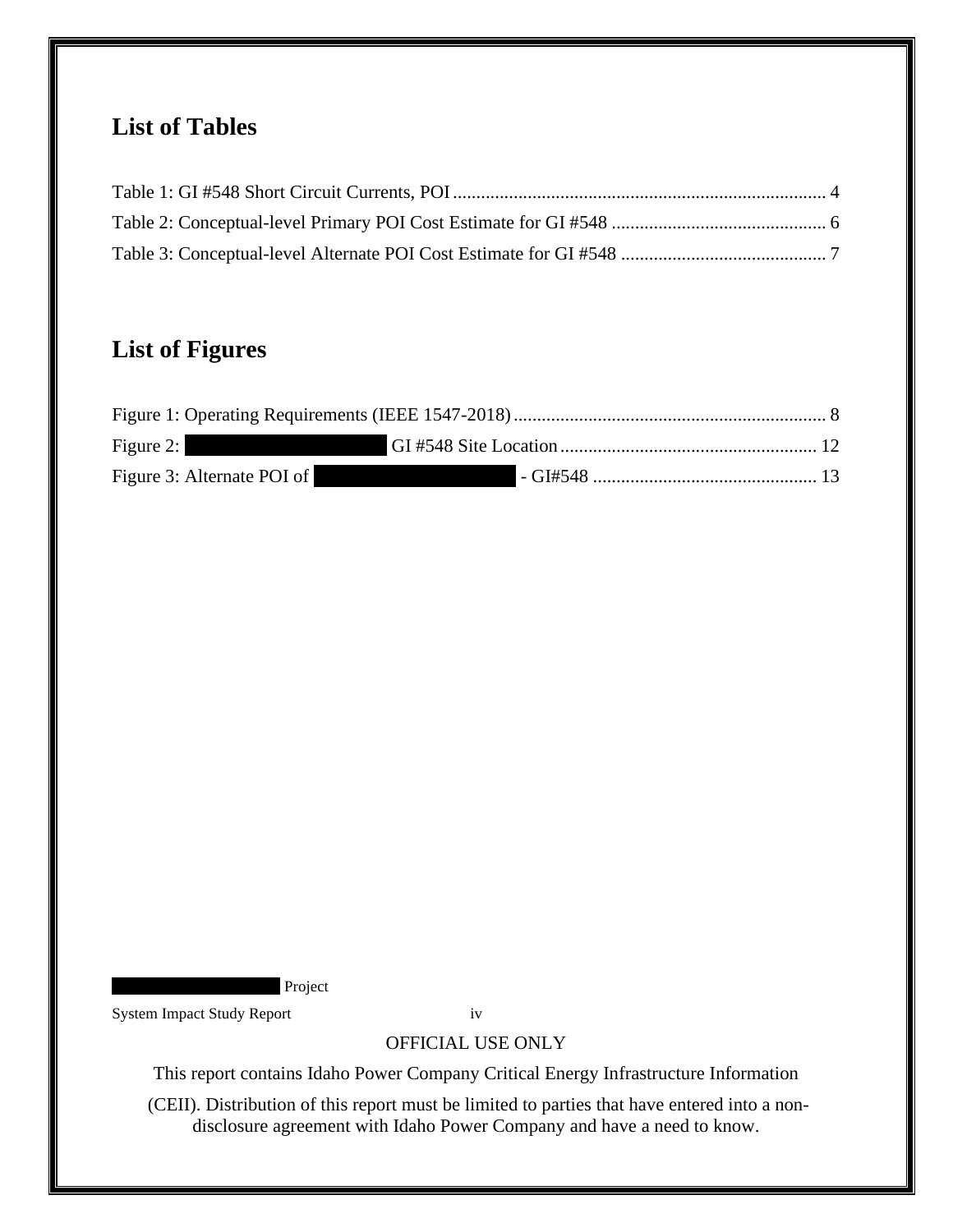# <span id="page-5-0"></span>**1.0 Introduction**

<span id="page-5-1"></span>

| has contracted with Idaho Power Company (IPC) to perform a<br>Generator Interconnection System Impact Study for the integration of the proposed 750 kW<br>project (the Project). The Project is located in IPC's Eastern Region<br>County, Idaho with an alternative<br>at<br>$\frac{1}{2}$<br><u> 1989 - Jan Jan Jawi Bandari dan Ka</u><br>(See Figure 2: Primary POI of<br>POI at<br>GI#548 and Figure 3: Alternate POI of<br>$-GI \# 548$ in Appendix B).<br>The Project is Generation Interconnect queue number 548 (GI #548). |
|-------------------------------------------------------------------------------------------------------------------------------------------------------------------------------------------------------------------------------------------------------------------------------------------------------------------------------------------------------------------------------------------------------------------------------------------------------------------------------------------------------------------------------------|
| The Project has applied to connect to the IPC distribution system for an injection of 750 kW at a<br>single Point of Interconnection (POI) at a<br>distribution voltage level.<br>$\sqrt{ }$<br>The POI is located<br>from the<br>) substation at                                                                                                                                                                                                                                                                                   |
| This report documents the basis for and the results of this system impact study for the GI #548<br>Generation Interconnection Customer. The report describes the proposed project, the<br>determination of project interconnection feasibility and estimated costs for integration of the<br>Project to the Idaho Power System. This report satisfies the feasibility study requirements of the<br>Idaho Power Tariff.                                                                                                              |
| 2.0<br><b>Summary</b>                                                                                                                                                                                                                                                                                                                                                                                                                                                                                                               |
| The system impact of interconnecting the 750 kW Project to IPC's<br>substation was evaluated.                                                                                                                                                                                                                                                                                                                                                                                                                                       |
| The proposed primary and alternative POI provided is in<br>feeder<br>service territory.                                                                                                                                                                                                                                                                                                                                                                                                                                             |
| is a lightly loaded feeder that already hosts a 400 kW hydro electric<br>generator near the GI#548 POI. The addition of 750 kW<br>Project<br>GI#548 will closely match the load on<br>and will require the<br>installation of a deadline check at the substation.                                                                                                                                                                                                                                                                   |
| The primary POI (<br>) is currently served by single phase<br>distribution, a 1.5 mile extension of 3 phase<br>#4 ACSR conductor will be required.                                                                                                                                                                                                                                                                                                                                                                                  |
| is approximately 400 feet from the nearest 3 phase<br>The alternate POI<br>distribution circuit, a 400' extension of 3 phase<br>#4 ACSR conductor will be required.                                                                                                                                                                                                                                                                                                                                                                 |
| The preliminary power flow analysis indicated that interconnecting the<br>Project to<br>will not adversely impact the<br>IPC system with the upgrades detailed in this report. Additionally, Operating Requirements will                                                                                                                                                                                                                                                                                                            |
| Project                                                                                                                                                                                                                                                                                                                                                                                                                                                                                                                             |
| <b>System Impact Study Report</b><br>1                                                                                                                                                                                                                                                                                                                                                                                                                                                                                              |
| <b>OFFICIAL USE ONLY</b>                                                                                                                                                                                                                                                                                                                                                                                                                                                                                                            |
| This report contains Idaho Power Company Critical Energy Infrastructure Information                                                                                                                                                                                                                                                                                                                                                                                                                                                 |
| (CEII). Distribution of this report must be limited to parties that have entered into a non-<br>disclosure agreement with Idaho Power Company and have a need to know.                                                                                                                                                                                                                                                                                                                                                              |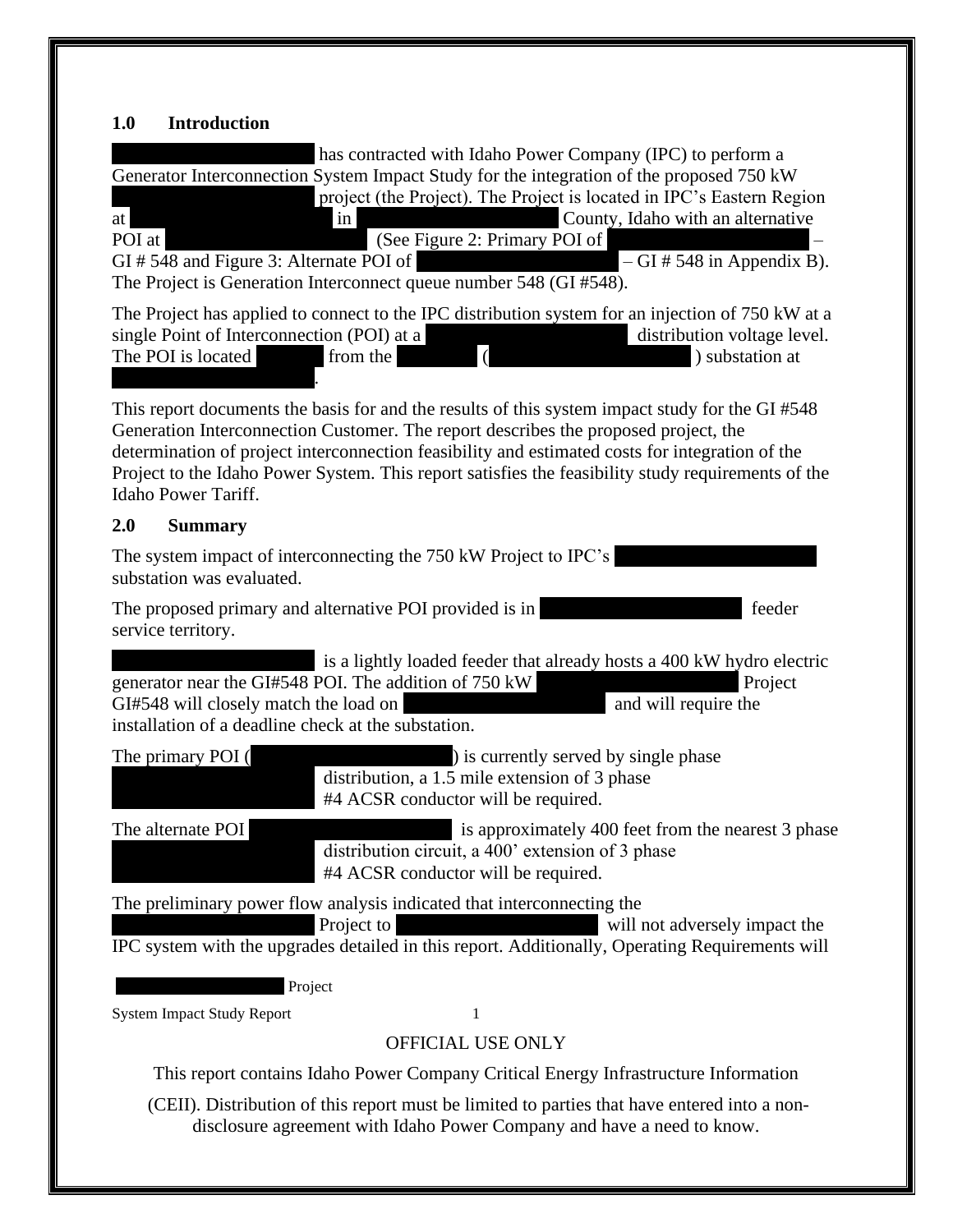require the generator to provide leading and lagging reactive power as detailed in section 12.0 of this report

The Project will be required to control voltage in accordance with a voltage schedule as provided by Idaho Power Grid Operations.

Generator interconnection service, either as an Energy Resource or a Network Resource, does not in any way convey any right to deliver electricity to any specific customer or point of delivery.

The total preliminary cost estimate to interconnect the XXXXXXX project to the primary POI at  $\qquad \qquad \text{on} \qquad \qquad \text{substation is}$ \$670,874 and includes the following tasks:

- Install a four-pole yeneration interconnection package at the POI
	- o This includes an SEL-421 protective relay, which requires 3-phase PTs, 3-phase CTs, and remote connectivity
	- o Additionally, a single-phase PT shall be installed on the line side of the XXXXXXXXXXXXXXX feeder at the XXXXXXXXXXXXXXX substation for deadline check
- Build a parallel  $\overline{A}$  XXXXXXXXX = 144 ACSR line section for approximately 8125' from the nearest 3 phase Service to the POI.

The total preliminary cost estimate to interconnect the XXXXXXX project to the XXXXXXXXXXXXXXXX project to the alternative POI at XXXXXXXXXXXXXXX on XXXXXXXXXXXXXXX substation is \$327,451 and includes the following tasks:

- Install a four-pole yeneration interconnection package at the POI
	- o This includes an SEL-421 protective relay, which requires 3-phase PTs, 3-phase CTs, and remote connectivity
	- o Additionally, a single-phase PT shall be installed on the line side of the XXXXXXXXXXXXXXX feeder at the XXXXXXXXXXXXXXX substation

for deadline check

• Extend the existing  $\#4$  ACSR line section for approximately 400' from the nearest 3 phase Southern 2000' from the nearest 3 phase

The cost estimate includes direct equipment and installation labor costs, indirect labor costs and general overheads, and a 20% contingency allowance. These are cost estimates only and final charges to the customer will be based on the actual construction costs incurred. It should be noted that the preliminary cost estimates do not include the cost of the customer's owned equipment to construct the generation site or required communication circuits.

Project

System Impact Study Report 2

OFFICIAL USE ONLY

This report contains Idaho Power Company Critical Energy Infrastructure Information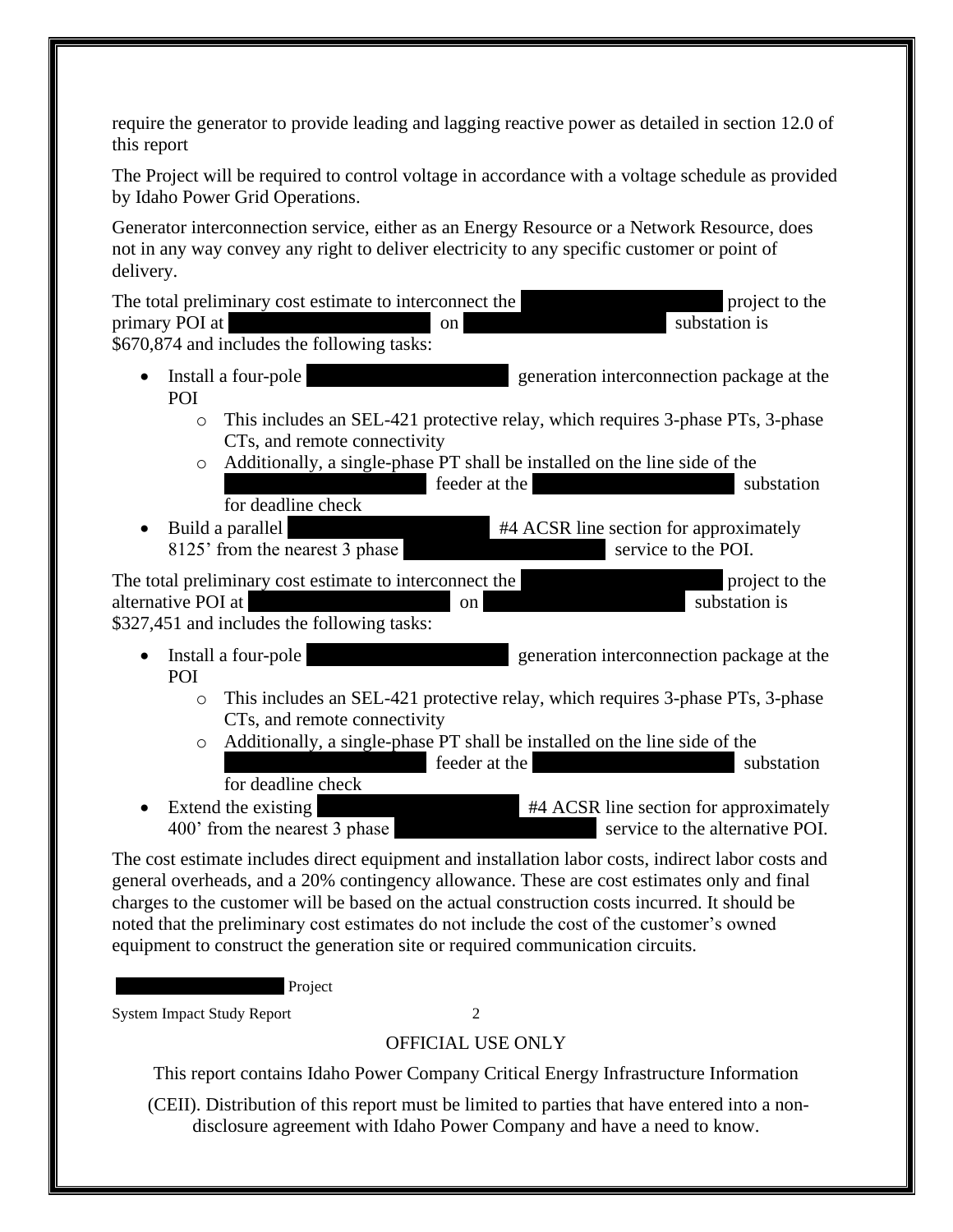### <span id="page-7-0"></span>**3.0 Scope of Interconnection Transmission System Impact Study**

The Interconnection Transmission System Impact Study was completed, in accordance with Idaho Power Company Standard Generator Interconnection Procedures, to provide an evaluation of the system impacts of the interconnection of the proposed generating Project to the Idaho Power system. As listed in the Interconnection Transmission System Impact Study agreement, the Interconnection Transmission System Impact Study report provides the following information:

- identification of additional transformer load tap changer operations, voltage fluctuations (flicker) and additional feeder losses.
- identification of required reactive power support.
- identification of islanding conditions.
- identification of any circuit breaker short circuit capability limits exceeded as a result of the interconnection.
- identification of any thermal overload or voltage limit violations resulting from the interconnection.
- description and non-binding estimated cost of facilities required to interconnect the Small Generating Facility to the IPC System and to address the identified short circuit and power flow issues.

All other proposed generation Projects prior to this Project in the Generator Interconnect queue were considered in this study. A current list of these Projects can be found in the Generation Interconnection folder located on the Idaho Power web site at the link shown below:

### **<http://www.oatioasis.com/ipco/index.html>**.

# <span id="page-7-1"></span>**4.0 Description of Proposed Generating Project**

 $\overline{X}$ , GI #548, consists of a single POI with a 750 kW 3 phase synchronous generator and has requested to connect to Idaho Power's distribution system. The requested that 750 kW injection at the POI be studied.

#### <span id="page-7-2"></span>**5.0 Description of Transmission Facilities**

The substation is fed radially from the transmission line and is located in the XXX Area.

#### <span id="page-7-3"></span>**6.0 Description of Power Flow Case**

The Project was studied using DNV-GL Synergi load flow analysis software to analyze the impact to the  $\mu$  distribution feeder. The Project was studied at peak load and minimum load conditions with all generators on the feeder generating at 100% output. The model included approximately (primary POI) and

Project

System Impact Study Report 3

# OFFICIAL USE ONLY

This report contains Idaho Power Company Critical Energy Infrastructure Information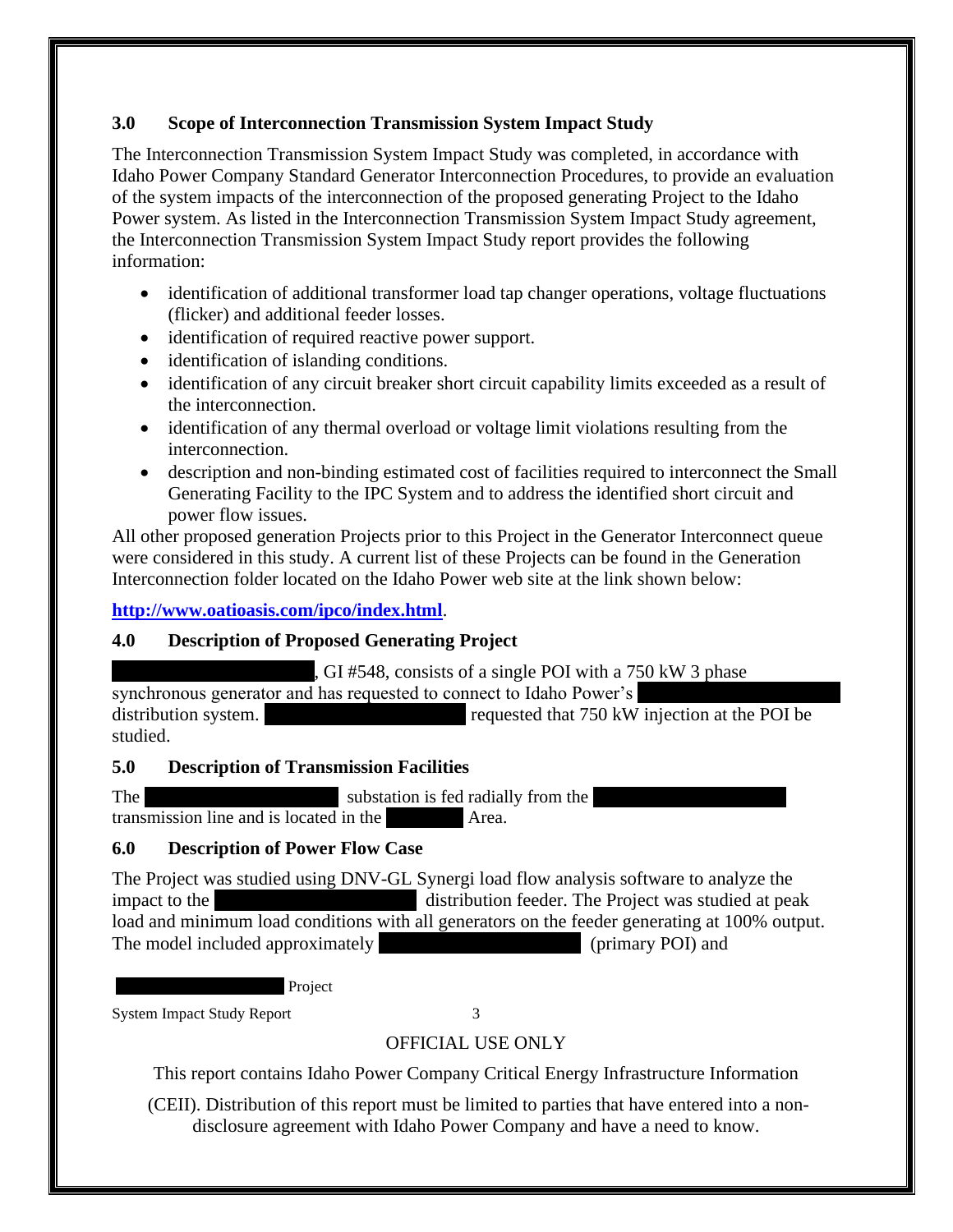(alternate POI) of upgraded 3-phase  $#4$  ASCR conductor on the feeder to the Project POI. The Project was also reviewed for

potential impacts on the IPC transmission system.

### <span id="page-8-0"></span>**7.0 Power Flow Analysis Study Results**

The modeling studies showed that using #4 ASCR conductor will ensure that voltage requirements should be met at the POI, even during periods of light load and peak Project output. Modeling showed that smaller conductor will satisfy the voltage requirements at the POI.

The impact of the proposed Project on the IPC transmission system was analyzed. Due to the size and location of this Project, the review determined that there would not be an adverse impact on the IPC transmission system. The generation at this location does not cross any IPC transmission paths nor will it impact operation of any IPC transmission paths.

#### <span id="page-8-1"></span>**8.0 Description of Substation Facilities**



### <span id="page-8-2"></span>**9.0 Description of Distribution Facilities**

The Project was studied with a XXXXXXXXXX connection to

. This is a grounded-wye feeder operating at

The Project must have a grounded-wye transformer connection on the IPC side, as well as a wye connection on the Project side of the transformer.

Refer to Appendix A, Section 3, for additional grounding requirements.

# <span id="page-8-3"></span>**10.0 Short Circuit Study Results**

|                     | <b>Feeder Breaker</b> | POI  |
|---------------------|-----------------------|------|
| Without the Project | 104A                  | 108A |
| With the Project    | 169A                  | 179A |

<span id="page-8-4"></span>**Table 1: GI #548 Short Circuit Currents, POI**

Project

System Impact Study Report 4

# OFFICIAL USE ONLY

This report contains Idaho Power Company Critical Energy Infrastructure Information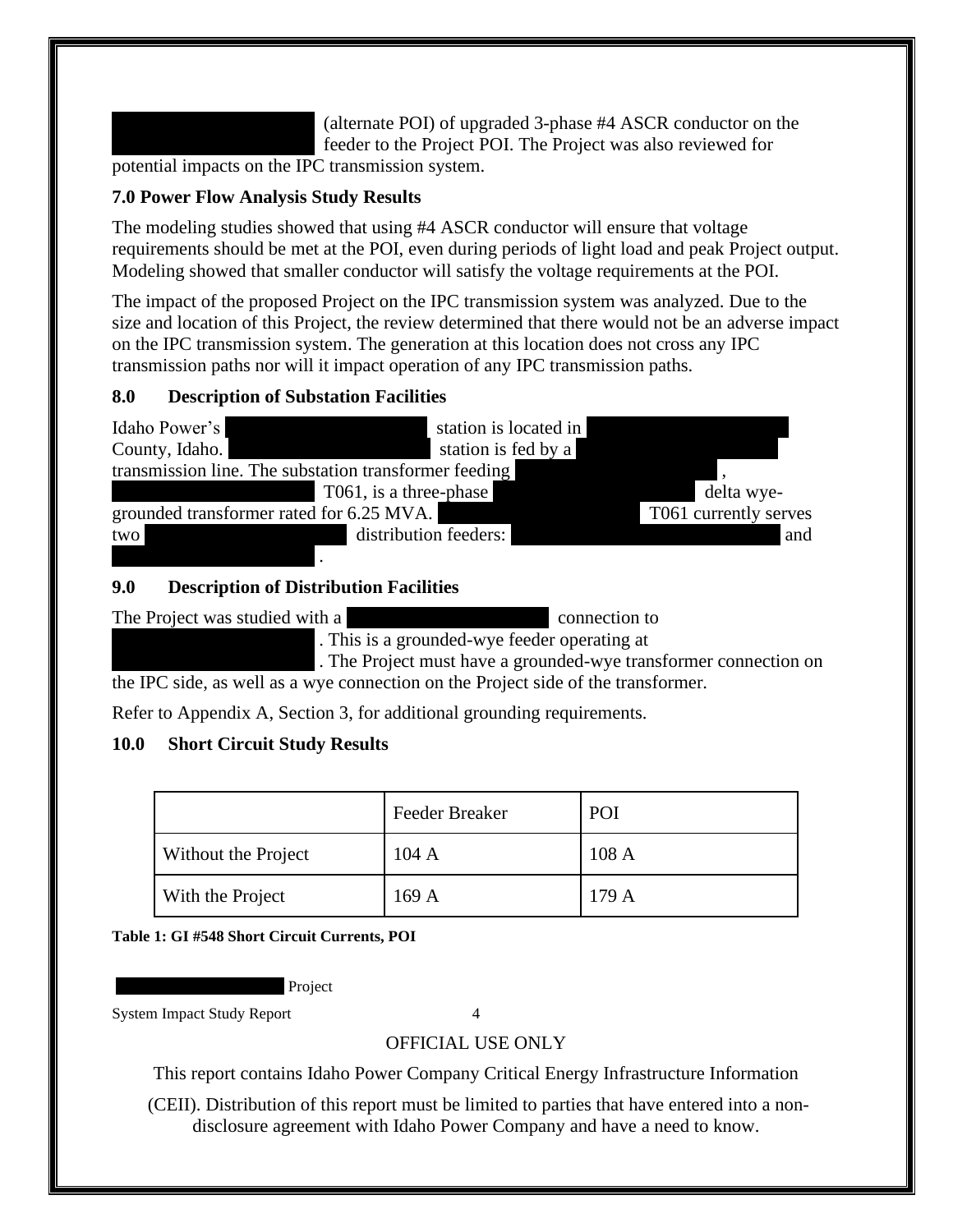The protection package would be a standard SEL-421 interconnection relay, setup with a standard 4-pole installation. The 4-pole setup includes a 3-phase PT on the IPC side of the recloser and a single-phase PT on the customer side of the recloser for dead-checking prior to recloser closing. Since the interconnection is less than 3MW, the protection package will not require a remote access communication connection.

Additionally, dead-line check will need to be installed at the substation substation  $for<sub>x</sub>$ 

The fault current contribution from the synchronous generators does not exceed any circuit breaker rating.

#### <span id="page-9-0"></span>**11.0 Description of Required Facility Upgrades**

The following upgrades will be required to IPC-owned facilities to facilitate the interconnection of GI  $#548$ :

- Install a four-pole yeneration interconnection package at the POI
	- o This includes an SEL-421 protective relay, which requires 3-phase PTs, 3-phase CTs, and remote connectivity
	- o Additionally, a single-phase PT shall be installed on the line side of the XXXXXXXXXXXXXXX feeder at the XXXXXXXXXXXXXXX substation for deadline check
- Primary POI: Build a parallel  $\#4$  ACSR line section for approximately  $\sim$  from the nearest 3 phase service to the POI.
- Alternate POI: Extend the existing #4 ACSR line section for approximately  $\sim$  from the nearest 3 phase service to the alternative POI.

See the conceptual-level cost estimate in Table 1 and Table 2.

| <b>Item of Work</b>                               | <b>Estimate</b> |
|---------------------------------------------------|-----------------|
| Generation interconnection and protection package | \$203,000       |
| Substation upgrades                               | \$11,600        |
| Distribution upgrades                             | \$272,600       |

Project

System Impact Study Report 5

# OFFICIAL USE ONLY

This report contains Idaho Power Company Critical Energy Infrastructure Information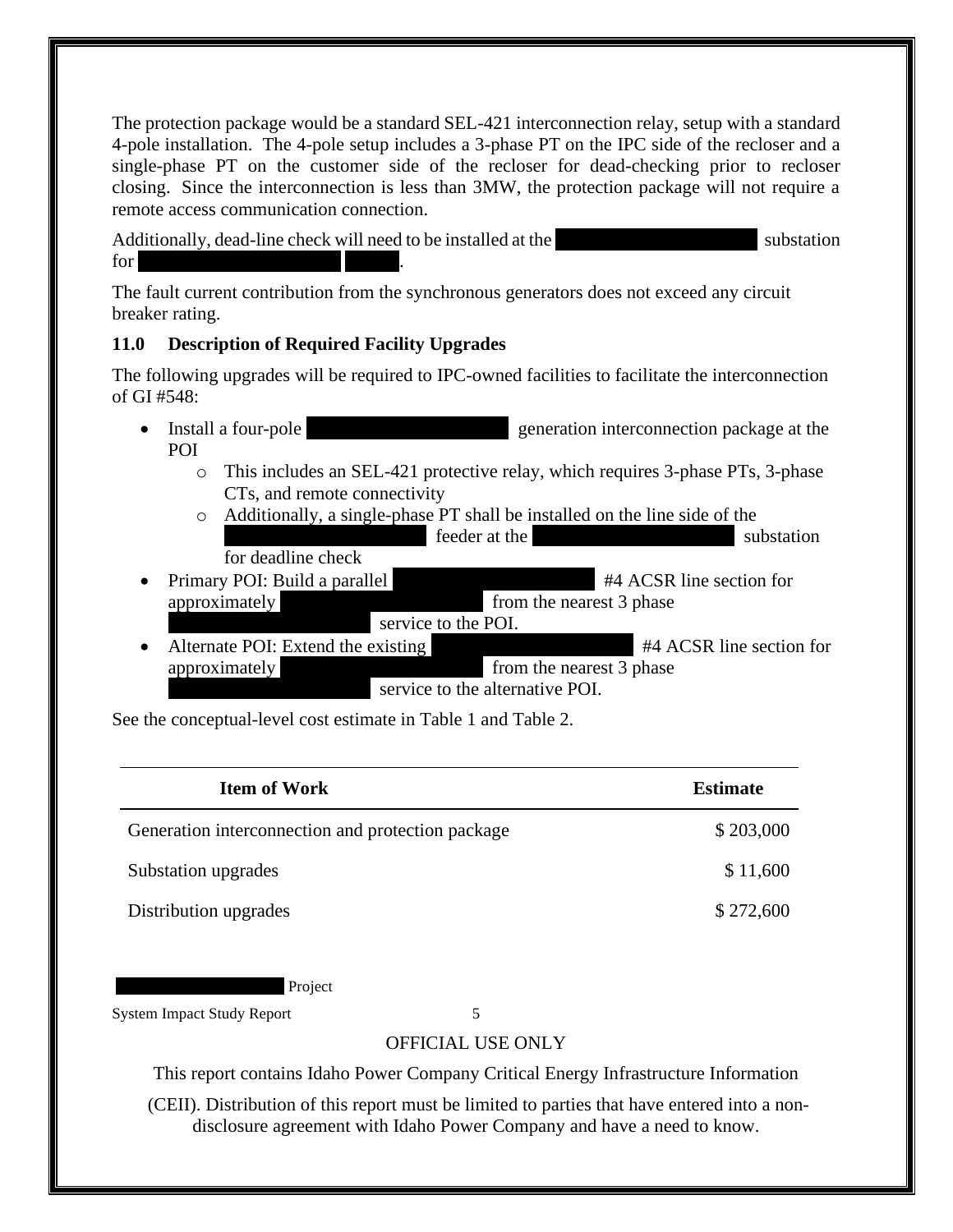| <b>Item of Work</b>                                      | <b>Estimate</b> |
|----------------------------------------------------------|-----------------|
| Transmission upgrades                                    | \$TBD           |
| Unloaded costs                                           | \$487,200       |
| 20% Contingency (1)                                      | \$97,440        |
| Total unloaded costs                                     | \$584,640       |
| Overheads $(2)$                                          | \$86,234        |
| Total Conceptual-level Cost Estimate in 2019 dollars (3) | \$670,874       |

#### <span id="page-10-0"></span>**Table 2: Conceptual-level Primary POI Cost Estimate for GI #548**

(1) Contingency is added to cover the unforeseen costs in the estimate. These costs can include unidentified design components, material cost increases, labor estimate shortfalls, etc.

(2) Overhead costs cover the indirect costs associated with the Project.

(3) This cost estimate includes direct equipment, material, labor, overheads, and contingency as shown.

| <b>Item of Work</b>                               | <b>Estimate</b> |
|---------------------------------------------------|-----------------|
| Generation interconnection and protection package | \$203,000       |
| Substation upgrades                               | \$11,600        |
| Distribution upgrades                             | \$23,200        |
| Transmission upgrades                             | \$TBD           |
| Unloaded costs                                    | \$237,800       |
| 20% Contingency (1)                               | \$47,560        |
| Total unloaded costs                              | \$285,360       |
| Overheads $(2)$                                   | \$42,091        |

Project

System Impact Study Report 6

#### OFFICIAL USE ONLY

This report contains Idaho Power Company Critical Energy Infrastructure Information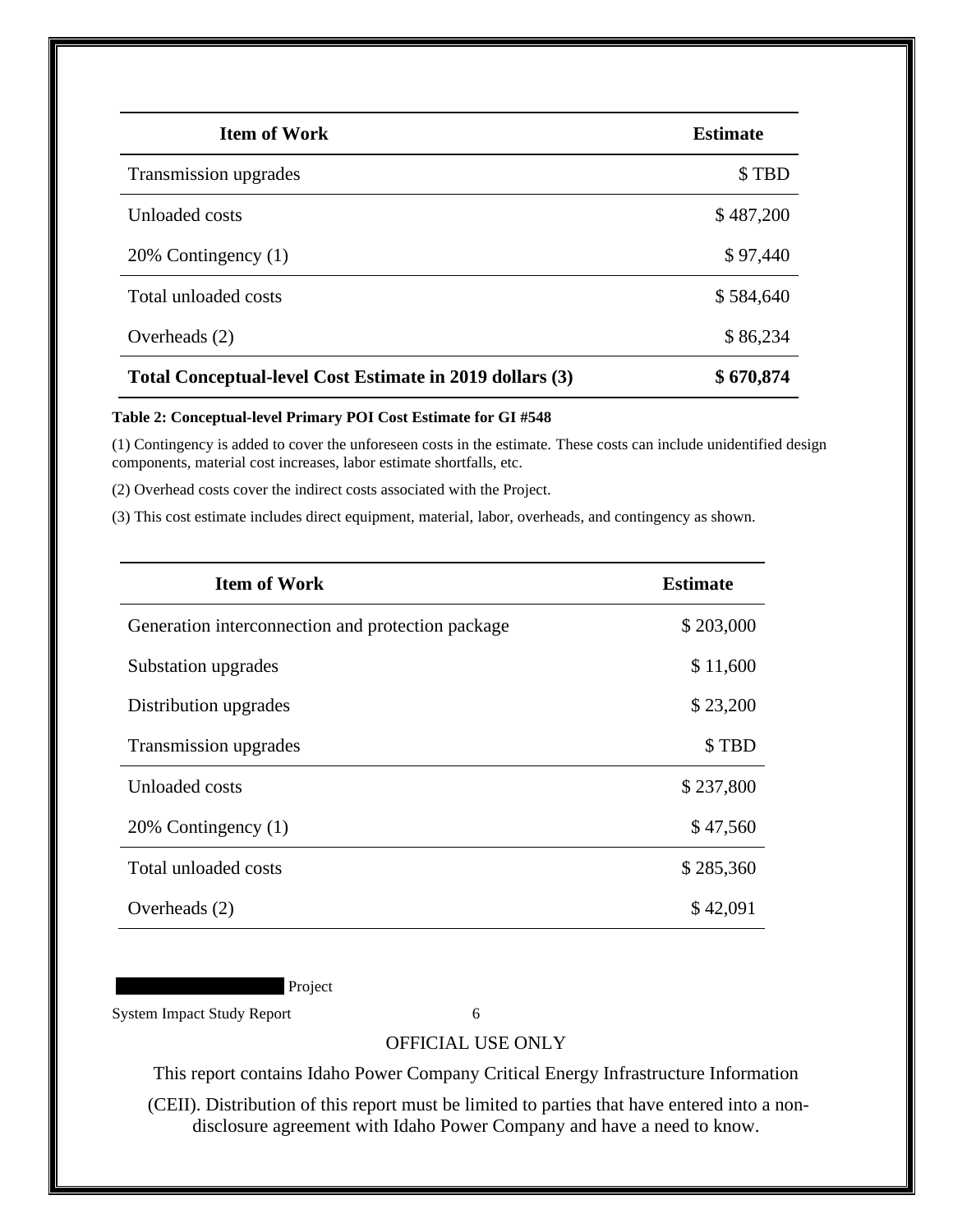| <b>Item of Work</b>                                      | <b>Estimate</b> |
|----------------------------------------------------------|-----------------|
| Total Conceptual-level Cost Estimate in 2019 dollars (3) | \$327,451       |

#### <span id="page-11-0"></span>**Table 3: Conceptual-level Alternate POI Cost Estimate for GI #548**

(1) Contingency is added to cover the unforeseen costs in the estimate. These costs can include unidentified design components, material cost increases, labor estimate shortfalls, etc.

(2) Overhead costs cover the indirect costs associated with the Project.

(3) This cost estimate includes direct equipment, material, labor, overheads, and contingency as shown.

- Note that these estimates do not include the cost of the customer's equipment/facilities.
- Note that the overhead rates are subject to change during the year.
- These are estimated costs only and final charges to the customer will be based on the actual construction costs incurred.
- These are non-binding conceptual level cost estimates that will be further refined upon the request and completion of Transmission and Distribution Facility Studies.

Project

System Impact Study Report 7

#### OFFICIAL USE ONLY

This report contains Idaho Power Company Critical Energy Infrastructure Information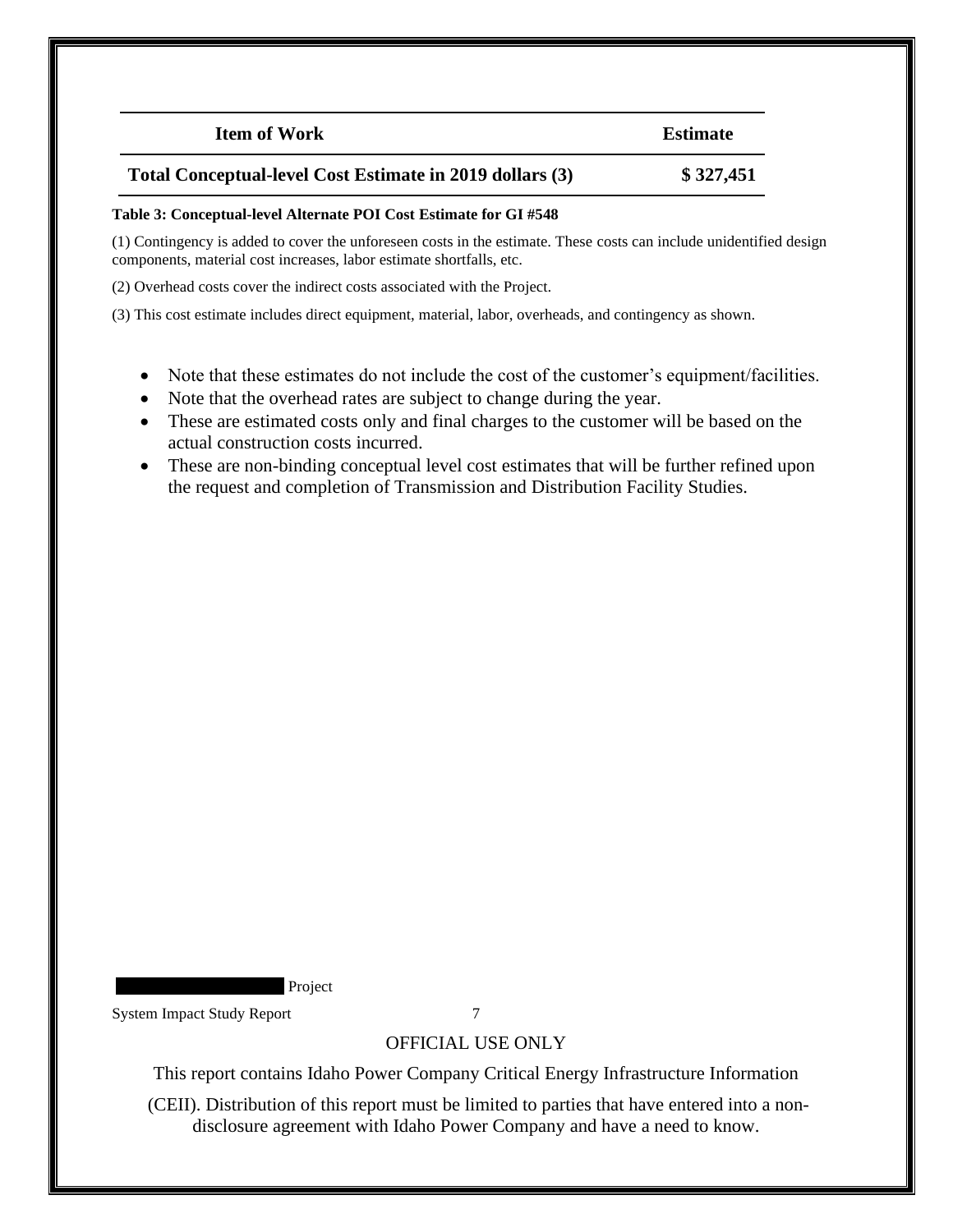#### <span id="page-12-0"></span>**12.0 Description of Operating Requirements**



**Figure 1: Operating Requirements (IEEE 1547-2018)**

<span id="page-12-1"></span>The Project shall be capable of injecting reactive power (over-excited) equal to 1.026 MVAr and absorbing reactive power (under-excited) equal to 0.583 MVAR at all active power output between 20% and 100% of nameplate active power rating as defined in IEEE 1547-2018 Category A reactive power capability and shown in Figure 1.

The Project will be required to control voltage in accordance with a voltage schedule as provided by Idaho Power Grid Operations.

Voltage flicker at startup and during operation will be limited to less than 5% as measured at the POI. The allowable voltage flicker limit is further reduced during operation due to multiple voltage fluctuations per hour or minute, per Idaho Power's T&D Advisory Information Manual.

The Project is required to comply with the applicable voltage fluctuation limits found in IEEE Standard 1453-2004 *IEEE Recommended Practice for Measurement and Limits of Voltage Fluctuations and Associated Light Flicker on AC Power Systems.* 

**Project** 

System Impact Study Report 8

#### OFFICIAL USE ONLY

This report contains Idaho Power Company Critical Energy Infrastructure Information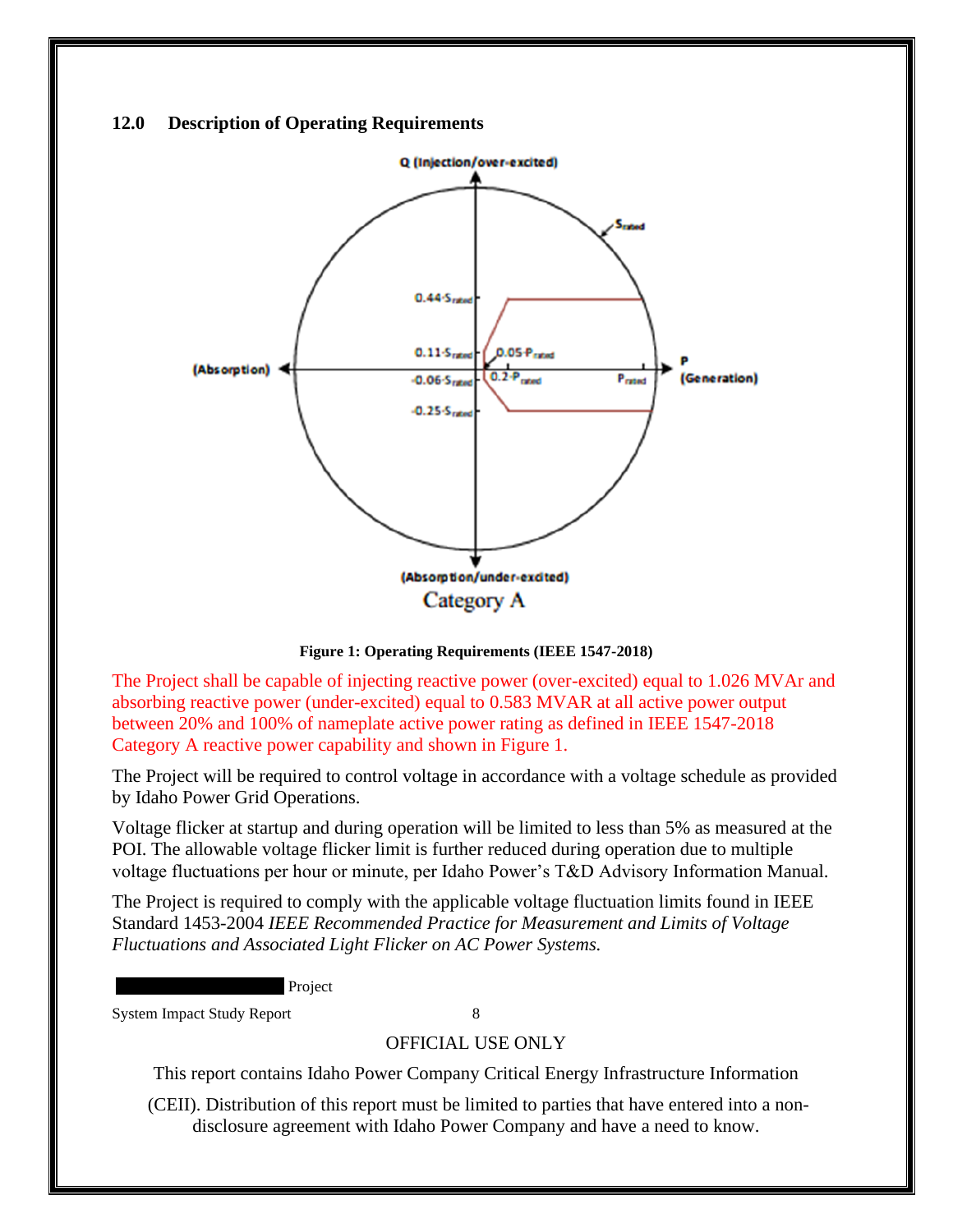The Project is required to comply with the applicable Voltage and Current Distortion Limits found in IEEE Standard 519-2014 *IEEE Recommended Practices and Requirements for Harmonic Control in Electrical Power Systems*.

Additional operating requirements for the Project may be identified in the System Impact Study when it is performed.

#### <span id="page-13-0"></span>**13.0 Conclusion**

The requested interconnection of the Theorem 2012 Project, GI #548, to Idaho Power's system was studied. The Project will interconnect to  $\blacksquare$ at the  $\alpha$  distribution voltage level.

The results of this study confirm that GI #548, Will not adversely impact the IPC system with the upgrades detailed in this report. A four-pole generation interconnect package at the POI, adding  $\overline{\phantom{a}}$  or of #4 ACSR parallel line section for

primary or alternate POI respectively, and deadline check at the substation are required to integrate the 750 kW project. Operating Requirements will require the generator to provide leading and lagging reactive power as detailed in section 12.0 of this report.

All generation Projects in the area ahead of the Project in the IPC generation interconnection queue and their associated transmission system improvements were included in this study.

The estimated cost to interconnect GI  $#548$  to the IPC system at the feeder at the vehicle spoint of interconnection considered in this study is approximately \$670,874 at the primary POI and \$327,451 at the alternate POI.

Generator interconnection service, either as an Energy Resource or a Network Resource, does not in any way convey any right to deliver electricity to any specific customer or point of delivery. Transmission requirements to integrate the Project will be determined during the System Impact Study phase of the generator interconnection process.

Project

System Impact Study Report 9

# OFFICIAL USE ONLY

This report contains Idaho Power Company Critical Energy Infrastructure Information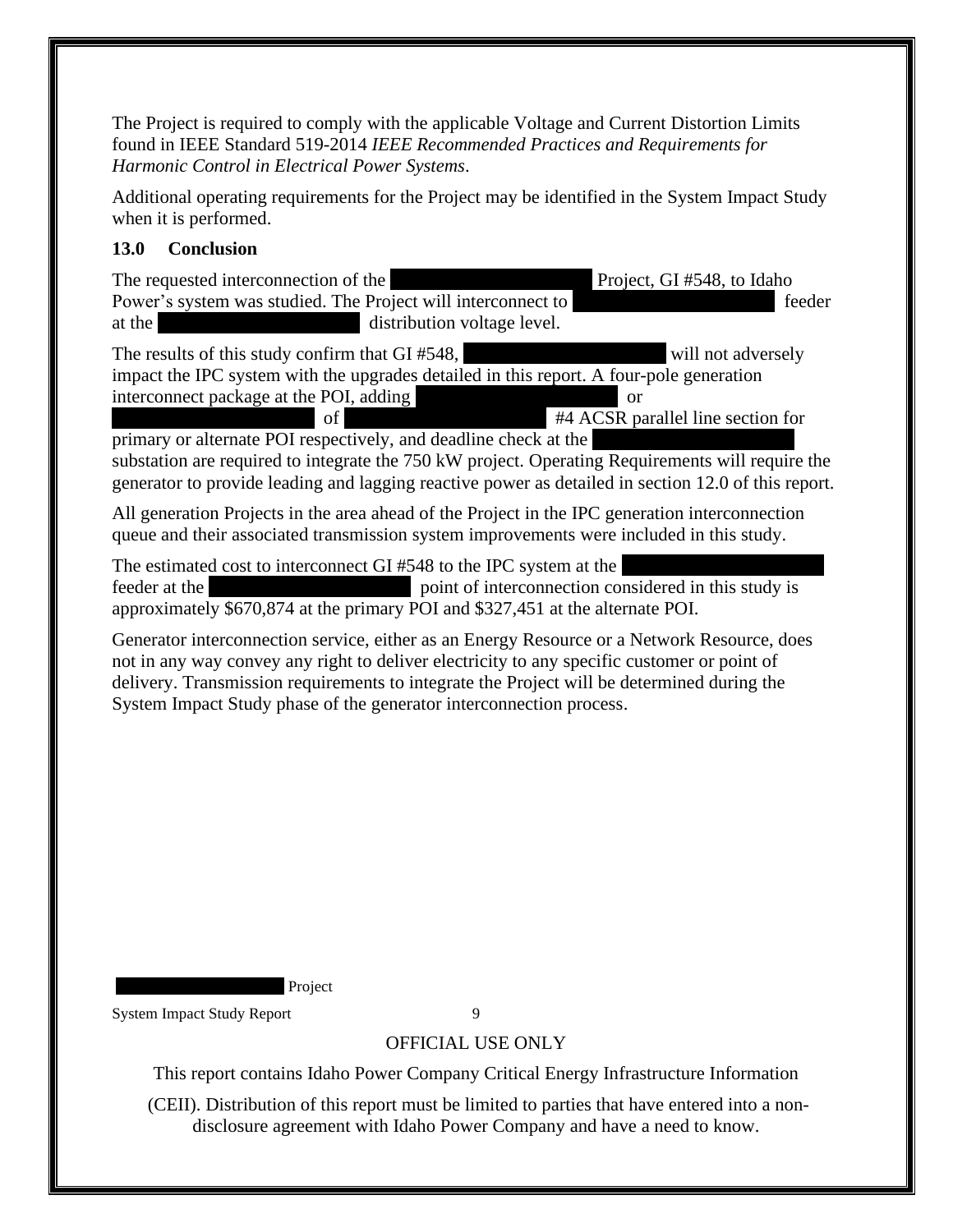#### **APPENDIX A**

#### <span id="page-14-1"></span><span id="page-14-0"></span>**A-1.0 Method of Study**

The Transmission System Impact Study plan inserts the Project up to the maximum requested injection into the selected Western Electricity Coordinating Council (WECC) power flow case and then, using Power World Simulator or GE's Positive Sequence Load Flow (PSLF) analysis tool, examines the impacts of the new resource on Idaho Power's transmission system (lines, transformers, etc.) within the study area under various operating and outage scenarios. The WECC and Idaho Power reliability criteria and Idaho Power operating procedures were used to determine the acceptability of the configurations considered. The WECC case is a recent case modified to simulate stressed but reasonable pre-contingency energy transfers utilizing the IPC system. For distribution feeder analysis, Idaho Power utilizes DNV·GL's Synergi Electric software and EPRI's OpenDSS software.

#### <span id="page-14-2"></span>**A-2.0 Acceptability Criteria**

The following acceptability criteria were used in the power flow analysis to determine under which system configuration modifications may be required:

The continuous rating of equipment is assumed to be the normal thermal rating of the equipment. This rating will be as determined by the manufacturer of the equipment or as determined by Idaho Power. Less than or equal to 100% of continuous rating is acceptable.

Idaho Power's Voltage Operating Guidelines were used to determine voltage requirements on the system. This states that, in part, distribution voltages, under normal operating conditions, are to be maintained within plus or minus 5% (0.05 per unit) of nominal at each meter or POI on the feeder. Therefore, voltages greater than or equal to 0.95 pu voltage and less than or equal to 1.05 pu voltage are acceptable.

Voltage flicker during the starting or stopping of the generator will be limited to less than 5% as measured at the POI. Allowable voltage flicker limit is further reduced during operation due to multiple voltage fluctuations per hour or minute, per Idaho Power's T&D Advisory Information Manual.

Idaho Power's Reliability Criteria for System Planning was used to determine proper transmission system operation.

All customer generation must meet IEEE 519, IEEE1453, IEEE1547, and ANSI C84.1 Standards.

All other applicable national and Idaho Power standards and prudent utility practices were used to determine the acceptability of the configurations considered.

Project

System Impact Study Report 10

#### OFFICIAL USE ONLY

This report contains Idaho Power Company Critical Energy Infrastructure Information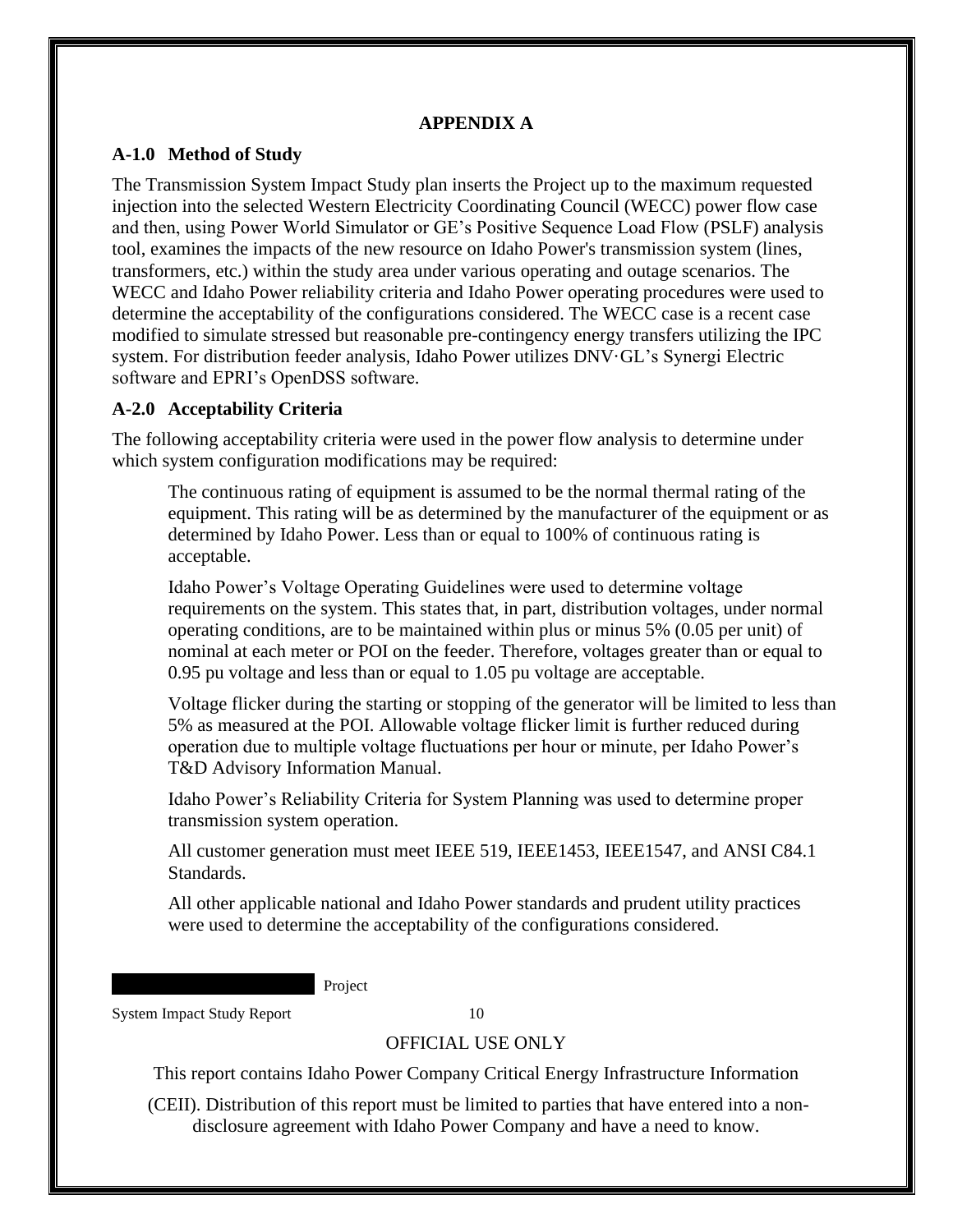The stable operation of the system requires an adequate supply of volt-amperes reactive (VARs) to maintain a stable voltage profile under both steady-state and dynamic system conditions. An inadequate supply of VARs will result in voltage decay or even collapse under the worst conditions.

Equipment/line/path ratings used will be those that are in use at the time of the study or that are represented by IPC upgrade Projects that are either currently under construction or whose budgets have been approved for construction in the near future. All other potential future ratings are outside the scope of this study. Future transmission changes may, however, affect current facility ratings used in the study.

#### <span id="page-15-0"></span>**A-3.0 Grounding Guidance**

IPC requires interconnected transformers on the distribution system to limit their ground fault current to 20 amps at the Point of Interconnection.

### <span id="page-15-1"></span>**A-4.0 Electrical System Protection Guidance**

IPC requires electrical system protection per Requirements for Generation Interconnections found on the Idaho Power Web site,

**<http://www.idahopower.com/pdfs/BusinessToBusiness/facilityRequirements.pdf>**

#### <span id="page-15-2"></span>**A-5.0 WECC Coordinated Off-Nominal Frequency Load Shedding and Restoration Requirements**

IPC requires frequency operational limits to adhere to WECC Under-frequency and Overfrequency Limits per the WECC Coordinated Off-Nominal Frequency Load Shedding and Restoration Requirements available upon request.

Project

System Impact Study Report 11

# OFFICIAL USE ONLY

This report contains Idaho Power Company Critical Energy Infrastructure Information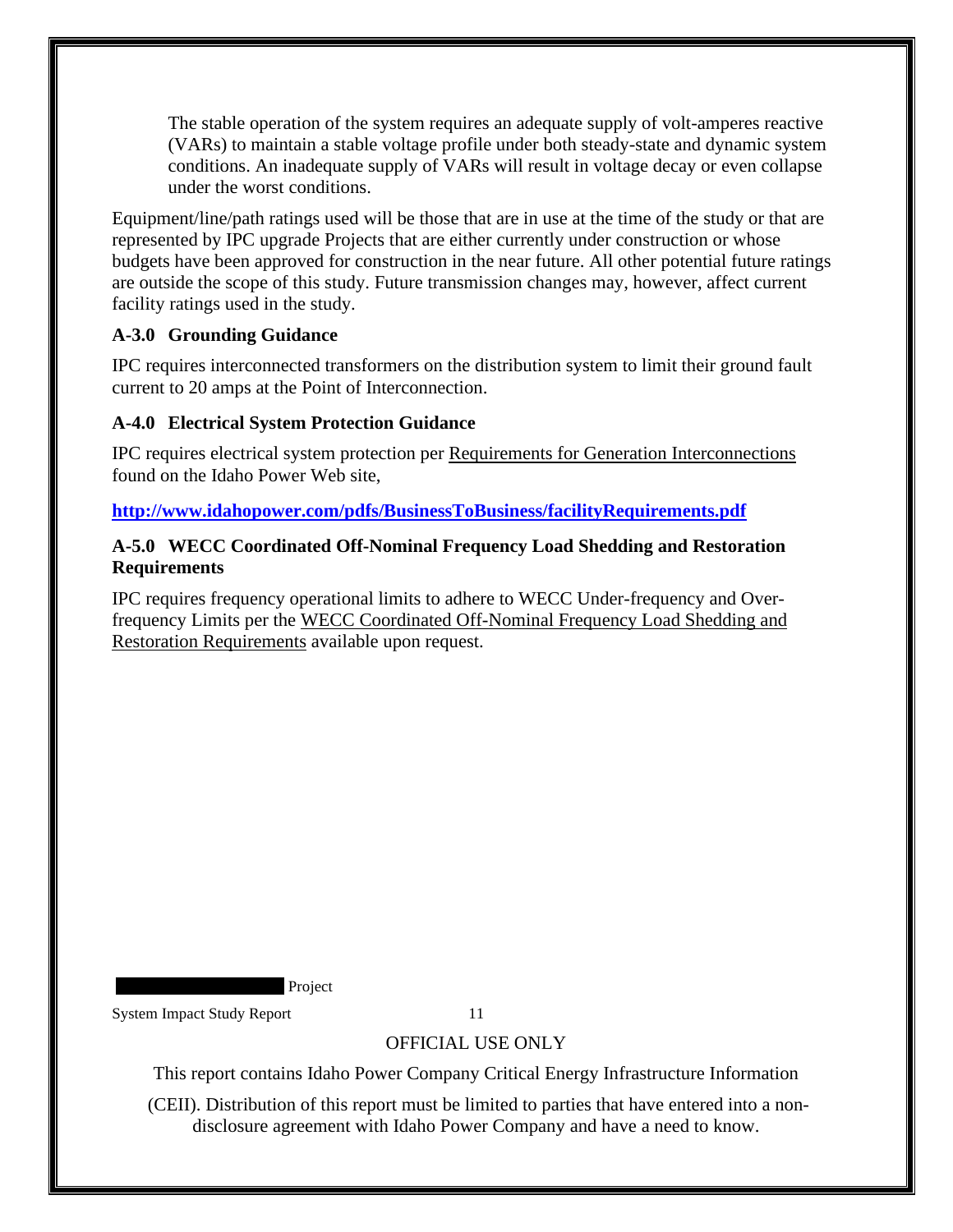

<span id="page-16-0"></span>XXXXXXXXXXXXXXX XXXXXXXXXXXXXXX

**Figure 2: XXXXXXXXXXXXXXX GI #548 Site Location**

Project

<span id="page-16-1"></span>System Impact Study Report 12

OFFICIAL USE ONLY

This report contains Idaho Power Company Critical Energy Infrastructure Information